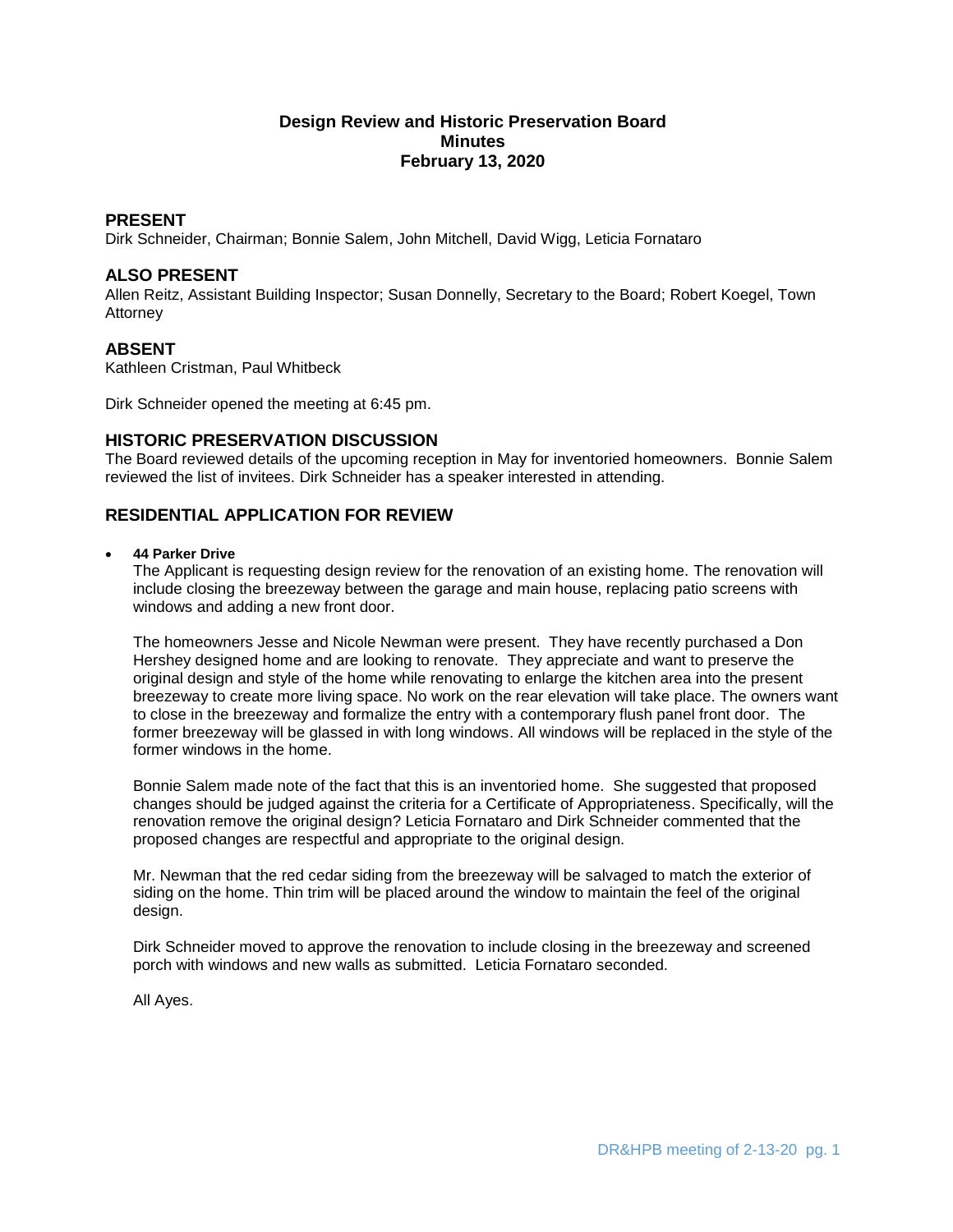### **RESIDENTIAL APPLICATION FOR REVIEW – NEW HOME**

#### **6 Rockdale Meadows**

The Applicant is requesting design review for the construction of a one story single family home. The home will be approximately 2313 sq. ft. and will be located in the Coventry Ridge Subdivision.

Steve Maynard was present to discuss the application with the Board.

This is a ranch style home in the patio section of the development.

The design elements will include slate colored vinyl siding with cultured stone, white trim and black roofing.

The Board expressed concern about the massing on the left elevation and asked if a window could be added in the bathroom or garage.

Mr. Maynard stated that he would talk to his clients about adding a window in the garage.

Bonnie Salem moved to approve the application as submitted with the recommendation that the addition of a window in the left elevation in the garage area be added.

Dirk Schneider seconded.

All Ayes.

### **7 Stable View**

The Applicant is requesting design review for the construction of a one story single family home. The home will be approximately 1796 sq. ft. and will be located in the Country Pointe Subdivision.

Lou Massey of Mascot Builders was present to discuss the application with the Board.

The Board noted that the fireplace has a 2 ft. fireplace bump out that has a hanging appearance and that brackets be added to give the appearance of support. Mr. Massey acknowledged that this is something they can do.

John Mitchell moved to accept the application as submitted with the condition of brackets being added to simulate the appearance of support for the fireplace design.

David Wigg seconded.

All Ayes.

# **COMMERCIAL APPLICATION FOR REVIEW**

#### **3349 Monroe Avenue – Five Below**

The Applicant is requesting design review for the addition of two business identification signs and a façade change. The main sign will be 75.5 sq. ft. and identify the business "Five Below" with 36" internally illuminated channel letters on a blue background. The walkway sign will be 4 sq. ft. and will match the main sign but will not be illuminated.

Patty Ransco of Art Parts Sign was present. It was noted that part of the application includes alterations to the front of the building including a color change.

Leticia Fornataro moved to accept the application as submitted.

Dirk Schneider seconded.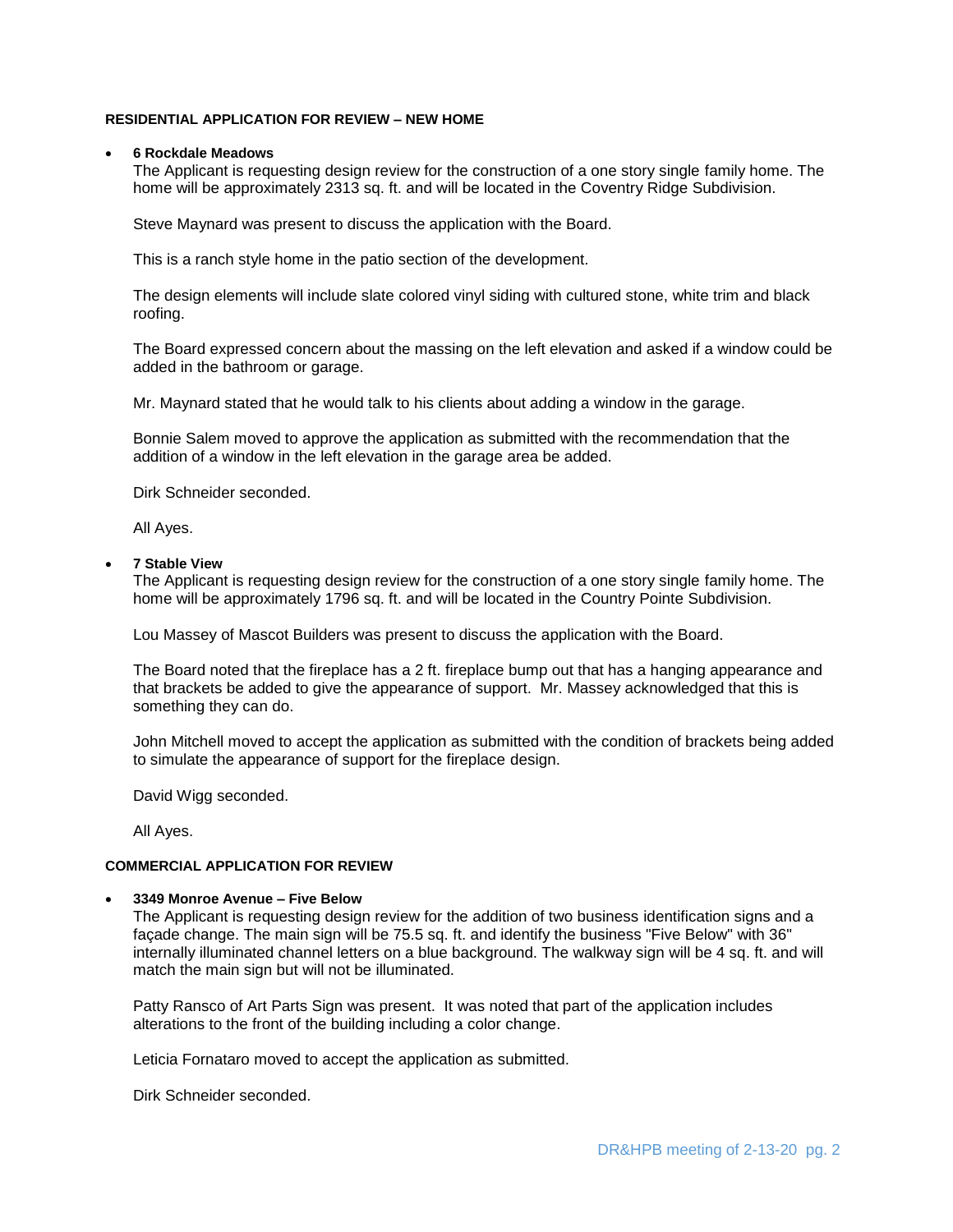All Ayes.

#### **INFORMAL REVIEW – DEMOLITION AND NEW BUILD – RETURNING**

#### **123 Sunset Boulevard**

The Applicant is returning for an informal review for the demolition of an existing home and the construction of a new two story home. The home will be approximately 4435 sq. ft. and will replace the current home at the above address.

The architect, Jon Schick, was in attendance.

Mr. Schick that the design had changed from the original submittal to include a change in square footage to give the neighbor more space. The large two-story gable is replaced by a 3-dormer front elevation design.

The Board members comments were as follows:

Dirk Schneider expressed that the architect had listened to the comments concerning massing and he was happy to see the design of the home move forward so as not to encroach in the neighbor's back yard.

John Mitchell also reiterated that the Board's concerns were heard and indicated that the new design could work. Mr. Mitchell stated that the size of the structure is "a bit of a push" but that he could support this design dependent on the materials which are chosen if they are of a simplistic nature.

Bonnie Salem commented that although she approves of the simple design she still feels that the home is  $2\frac{1}{2}$  times larger than other surrounding homes. She is concerned about setting a precedent where homes are introduced that do not fit the character of the existing neighborhood. She feels that this home still encroaches on the neighbors' homes and is not consistent with this neighborhood. She expressed that this is not the right house for this site.

Leticia Fornataro felt the design was an improvement on what was previously presented.

Dave Wigg expressed that he can support the basic design but reserves judgement on approval until materials are presented.

## **INFORMAL REVIEW – DEMOLITION**

**359 Kilbourn Road**

The Applicant has applied for a demolition permit to allow the demolition of a single family dwelling. This property is Zoned Residential Neighborhood (RN). The demolition permit is to be issued on or after March 13, 2020. The structure is over 50 years old. This demolition has been advertised and a sign has been posted.

No representative was present to discuss this application with the Board.

Allen Reitz reviewed the application with the Board. This is an application to demolish a home which has fallen into disrepair. This demolition is not an action that the Board can block, however the Board feels this demolition will not have a negative impact on the neighborhood. Mr. Reitz reviewed the elements of the previous design that the owner would like to preserve namely the large chimney and the curved porch area. The new home will fit into the footprint of the previous one.

The Board commented that some detailing on the east elevation to break up the long flat plane is recommended.